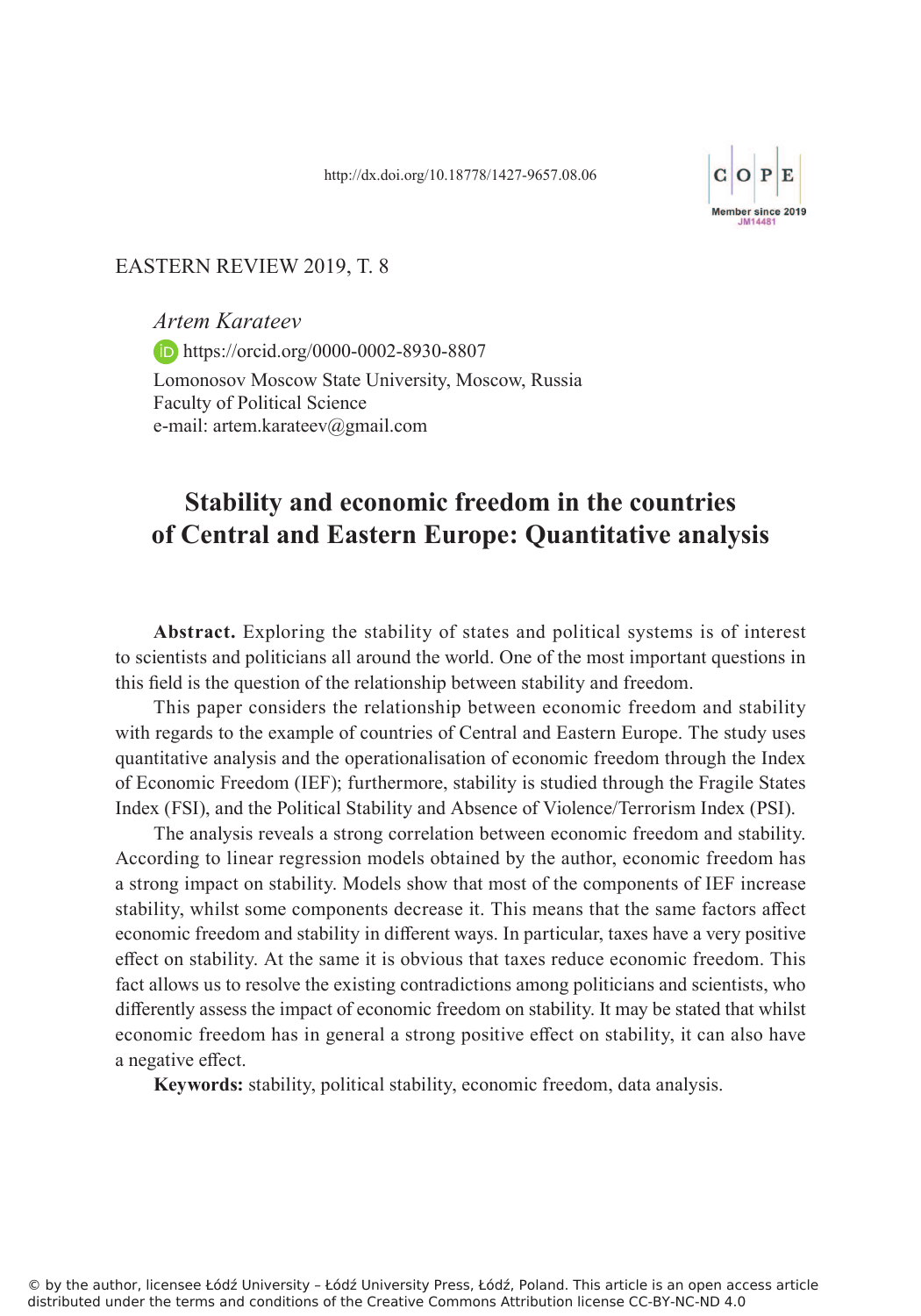## **Introduction**

Issues of social and political stability are widely discussed around the world. Western political tradition connects stability with freedom, liberal values, and democracy. While authors from countries with a strong authoritarian tradition, on the contrary, argue that stability can be ensured through control and centralisation.

A striking example of the Western approach is President Bush's Second Inaugural Address (2005) which proclaimed the idea of global stability through liberty. This idea is supported both by considerations that democracies are more peaceful than other regimes in foreign policy, and conclusions that countries with a higher level of freedom are more stable. There is a vast bibliography on how ensuring rights and freedoms affects economic development and determines economic and political stability. This tradition is well known thanks to such names as F. Hayek (1944, 1973), M. Friedman (1962), L. von Mises (1952) and more modern authors like D. Acemoglu and J. Robinson (2012).

In modern Russia, many scholars and politicians believe that conservative anti- -liberal policies are needed to achieve stability and provide social progress. This tradition continues from at least the second half of the  $19<sup>th</sup>$  century (Shiriniants, 2015). A high level of freedom (both political and economic) is perceived as a risk factor. In addition, at the level of mass consciousness, Russia's political and economic instability of the late 80s and 90s is associated with the spread of liberal ideas at that time. This naturally discredits the ideas of freedom, while conservative ideas find support among Russians. Interest in conservative methods of ensuring stability is also fuelled by the Chinese development experience, where stability (in the system of priorities) is placed above rights and freedoms.

At the same time, the flip side of stability is also being discussed. Although it is said that stability is crucial for growth, sometimes stability does not trigger any growth. Accordingly, B. Shepherd (2010), in the example of African countries, demonstrates the essential contradictions of stability. On the one hand, the African states that have achieved high growth rates are stable, because stability means a predictable political environment, which in turn attracts investment, both internally and from outside. On the other hand, some African states with remarkably stable political systems do not demonstrate high performance. The fact that stable political regimes turn out to be less effective is confirmed by other modern studies (see for example Bueno de Mesquita *et al*., 2003). An analysis of the literature available shows, therefore, that the question of the relationship between freedom and stability has not yet been answered and requires further research.

In this paper, we want to focus on the relationship between economic freedom and stability in the countries of Central and Eastern Europe. These countries,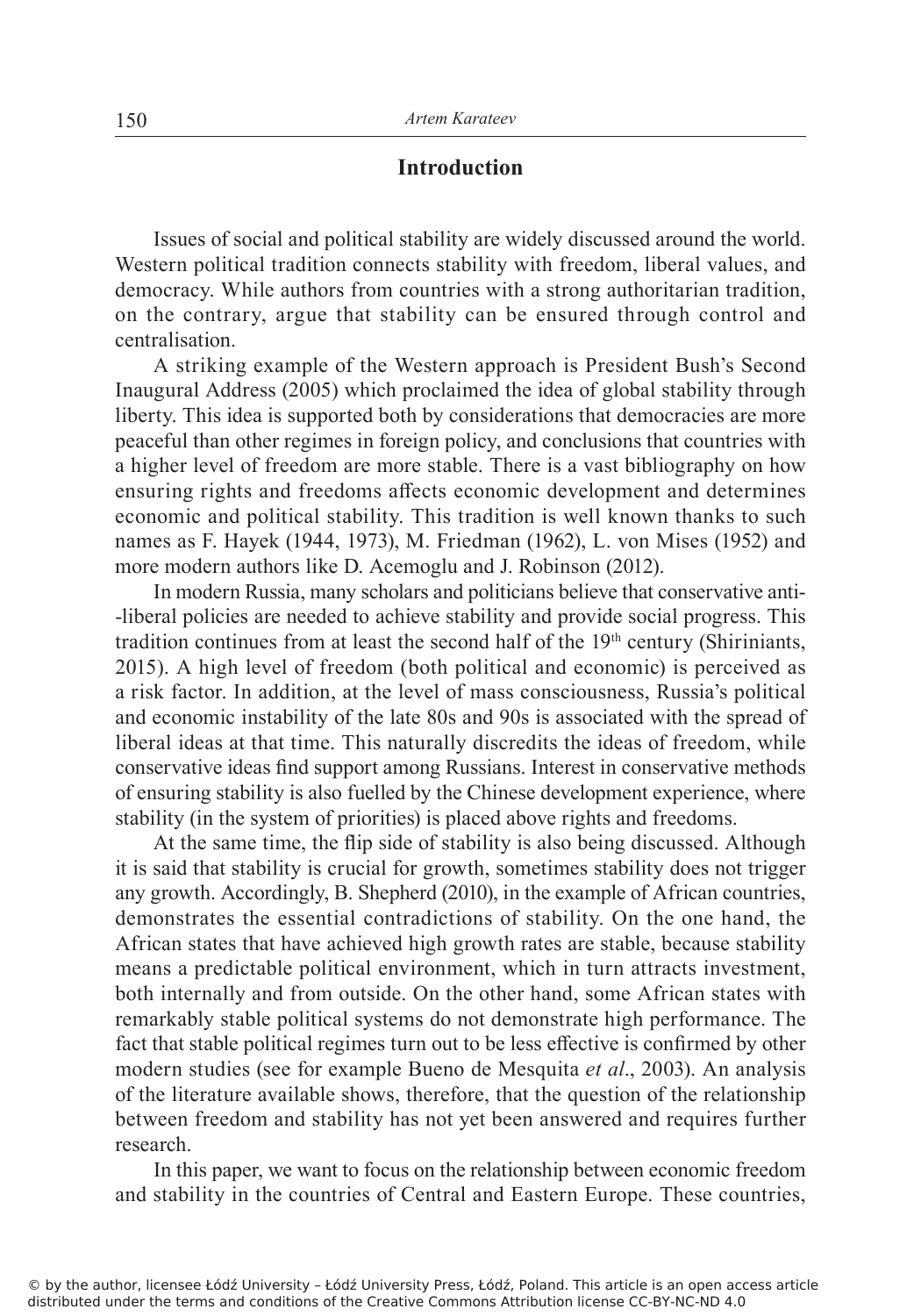being in geographic proximity, share common historical and cultural features and nevertheless demonstrate different approaches both to ensuring economic freedom and stability.

A preliminary hypothesis of this work is the assumption that there is a medium or even strong correlation between economic freedom and stability. At the same time various components of economic freedom may have different effects on stability. Some components may increase it, while others may decrease it. Thus, the political system must keep a balance between freedom and stability, taking into account the need to ensure the ability of the system to change and develop. The historical and cultural proximity of the studied European countries and the proximity of the social practices of their citizens, should level the influence of cultural factors that explain the differences in the inferences obtained in different cross-country studies.

### **Operationalisation/Measuring freedom and stability**

For the operationalisation of economic freedom we will use the Index of Economic Freedom (IEF), annually presented by The Wall Street Journal and The Heritage Foundation. The IEF has a 0–100 scale and 12 components that are separately evaluated. Each component has a value of between 0 and 100. These components are organised into 4 categories presenting 4 pillars of economic freedom – Rule of Law, Government Size, Regulatory Efficiency, and Market Openness. The resulting IEF for a country is calculated as an average value of 12 components. So it is supposed that all the components have equal weight in constructing economic freedom. A high IEF indicates a free economy while a low score indicates an unfree (or repressed) economy.

Stability will be operationalised by using the Fragile States Index (FSI), annually presented by The Fund for Peace. The FSI also has 12 components including social, economic, political and military indicators. Each component has a value of between 0 and 10. The resulting FSI for a country is calculated as an arithmetic sum of 12 components without weighting them. Thus all the components are claimed to be of equal importance for evaluating stability. The higher the value of the FSI, the more fragile is state.

In addition, the Political Stability and Absence of Violence/Terrorism Index (PSI) will be used to operationalise stability. The PSI is one of the World Governance Indicators collected by The World Bank. This index measures perceptions of the likelihood that the government will be destabilised or overthrown by unconstitutional or violent means, including politically-motivated violence and terrorism. It has a scale with a minimum equal to  $-2.5$  and maximum equal to 2.5.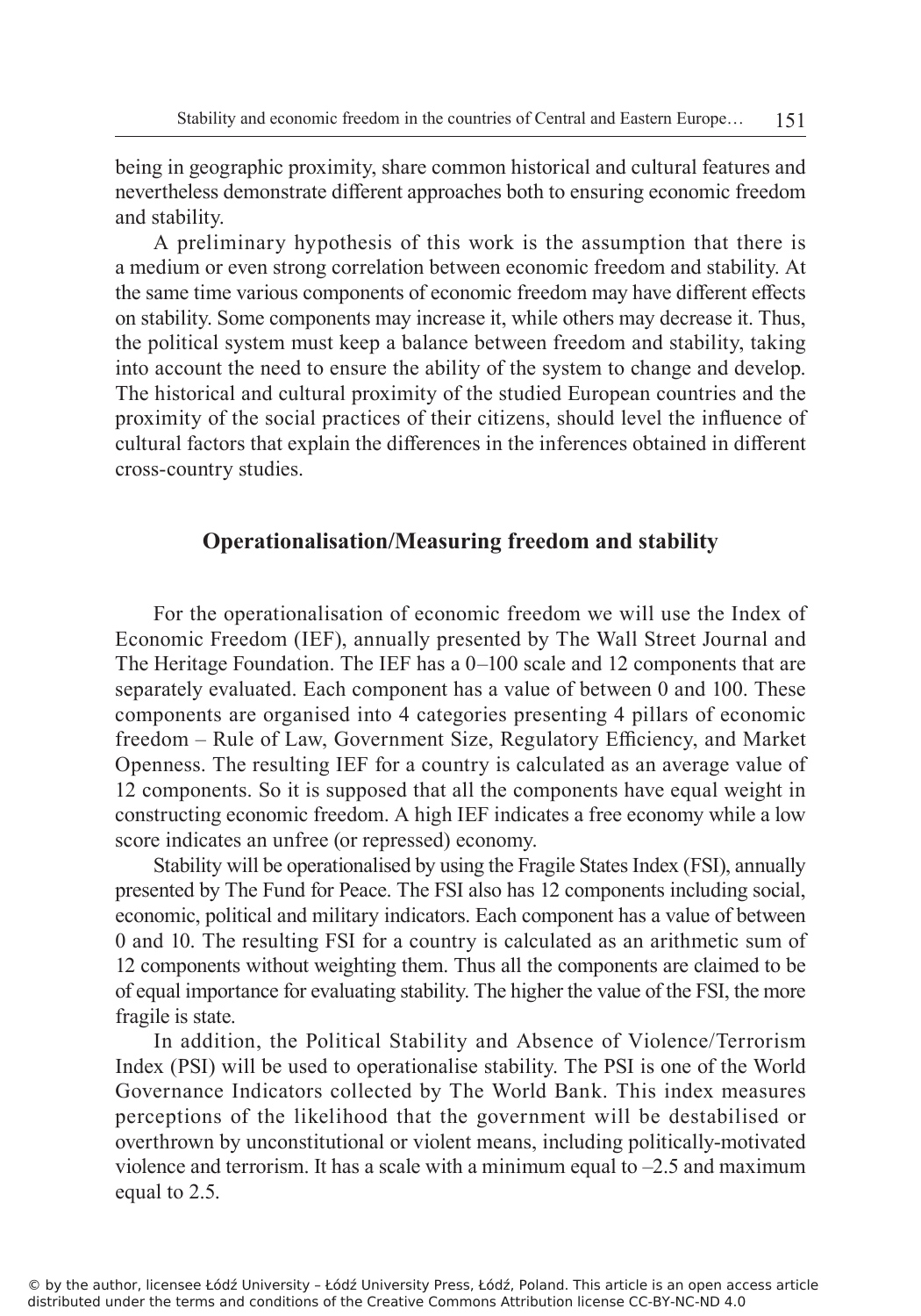The FSI is picked as a more comprehensive measure, vulnerable to the economic situation; whilst the PSI is picked as being more vulnerable to political risks.

## **Analysis**

At the first stage of the study, the hypotheses that there is a medium or strong correlation between economic freedom and stability was tested.

For the analysis we took a dataset for 8 countries of Central Europe (Austria, The Czech Republic, Germany, Hungary, Poland, The Slovak Republic, Slovenia, and Switzerland) and 7 countries of Eastern Europe (Belarus, Estonia, Latvia, Lithuania, Moldova, Russia, and Ukraine). Since there are various interpretations of the borders of Central and Eastern Europe, we took as a basis one of the most popular interpretations according to the CIA World Factbook. (Note: Liechtenstein was excluded from the study, since the data on it were incomplete.)

The correlation coefficients between IEF and stability indexes (i.e. FSI and PSI) were calculated using annual data. It can be seen from Table 1, that IEF is strongly negatively correlated with FSI. This means that countries with a high level of economic freedom are supposed to be less fragile than countries with low level of economic freedom. Conversely, IEF is strongly positively correlated with PSI, illustrating that countries with high level of economic freedom are supposed to be more politically stable than countries with low level of economic freedom. As it is seen, both these tendencies are stable over time.

| Year | <b>Fragile States Index</b> | <b>Political Stability Index</b> |
|------|-----------------------------|----------------------------------|
| 2013 | $-0.840$                    | 0.864                            |
| 2014 | $-0.868$                    | 0.816                            |
| 2015 | $-0.850$                    | 0.811                            |
| 2016 | $-0.868$                    | 0.813                            |
| 2017 | $-0.767$                    | 0.782                            |

Table 1. Correlation coefficients between IEF and stability indexes

Source: based on author's calculations.

These results show that economic freedom has a crucial importance for a state's stability. The regression model for 2017 (obtained using the Ordinary Least Squares (OLS) method) demonstrates that a 1.0 point change in IEF leads to an approximate 1.4863 points change in the FSI:

$$
FSI = -1.4863 IEF + 147.99.
$$

© by the author, licensee Łódź University – Łódź University Press, Łódź, Poland. This article is an open access article distributed under the terms and conditions of the Creative Commons Attribution license CC-BY-NC-ND 4.0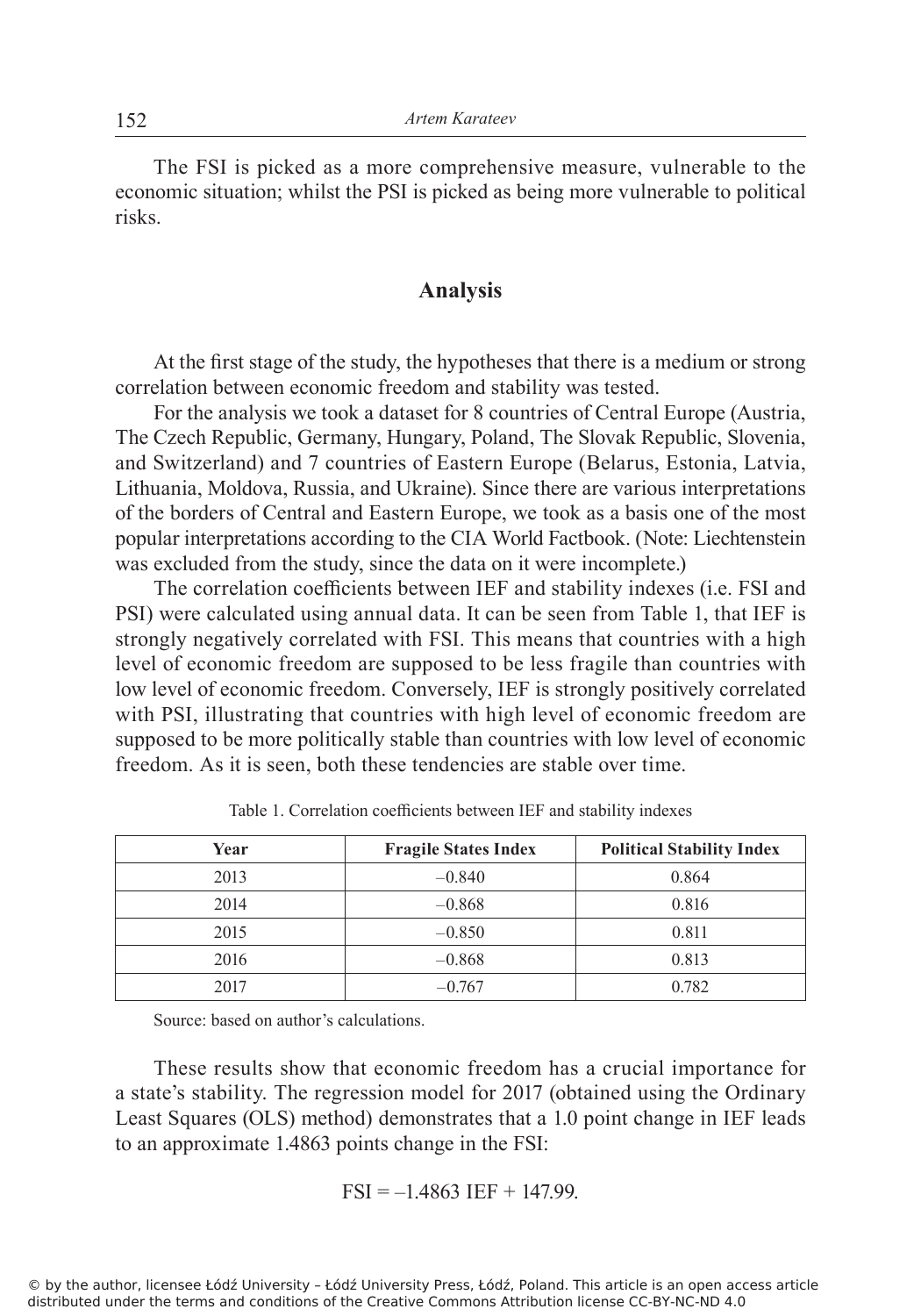

Figure 1. Scatter plot of IEF and FSI with OLS regression line (2017) Source: based on author's calculations.

Only a few countries deviate significantly from the trend line. Deviations of the real FSI values from the trend line are presented in Table 2. Slovenia has the greatest deviation –27.6 (the minus shows that the real fragility of the state is less than it is expected by the model). Similar results can be obtained for other years (2013–2016).

| Country         | <b>Index of Economic</b><br>Freedom | <b>Fragile States</b><br><b>Index</b> | Difference between real value<br>and expected value of FSI |
|-----------------|-------------------------------------|---------------------------------------|------------------------------------------------------------|
|                 |                                     |                                       |                                                            |
| Austria         | 72.3                                | 27.7                                  | $-12.9$                                                    |
| Czech Republic  | 73.3                                | 40.1                                  | 1.1                                                        |
| Germany         | 73.8                                | 28.1                                  | $-10.2$                                                    |
| Hungary         | 65.8                                | 52                                    | 1.8                                                        |
| Poland          | 68.3                                | 40.8                                  | $-5.7$                                                     |
| Slovak Republic | 65.7                                | 44.3                                  | $-6.0$                                                     |

Table 2. The real values of the IEF and FSI and the difference between the real value and the expected value of the FSI (2017)

© by the author, licensee Łódź University – Łódź University Press, Łódź, Poland. This article is an open access article distributed under the terms and conditions of the Creative Commons Attribution license CC-BY-NC-ND 4.0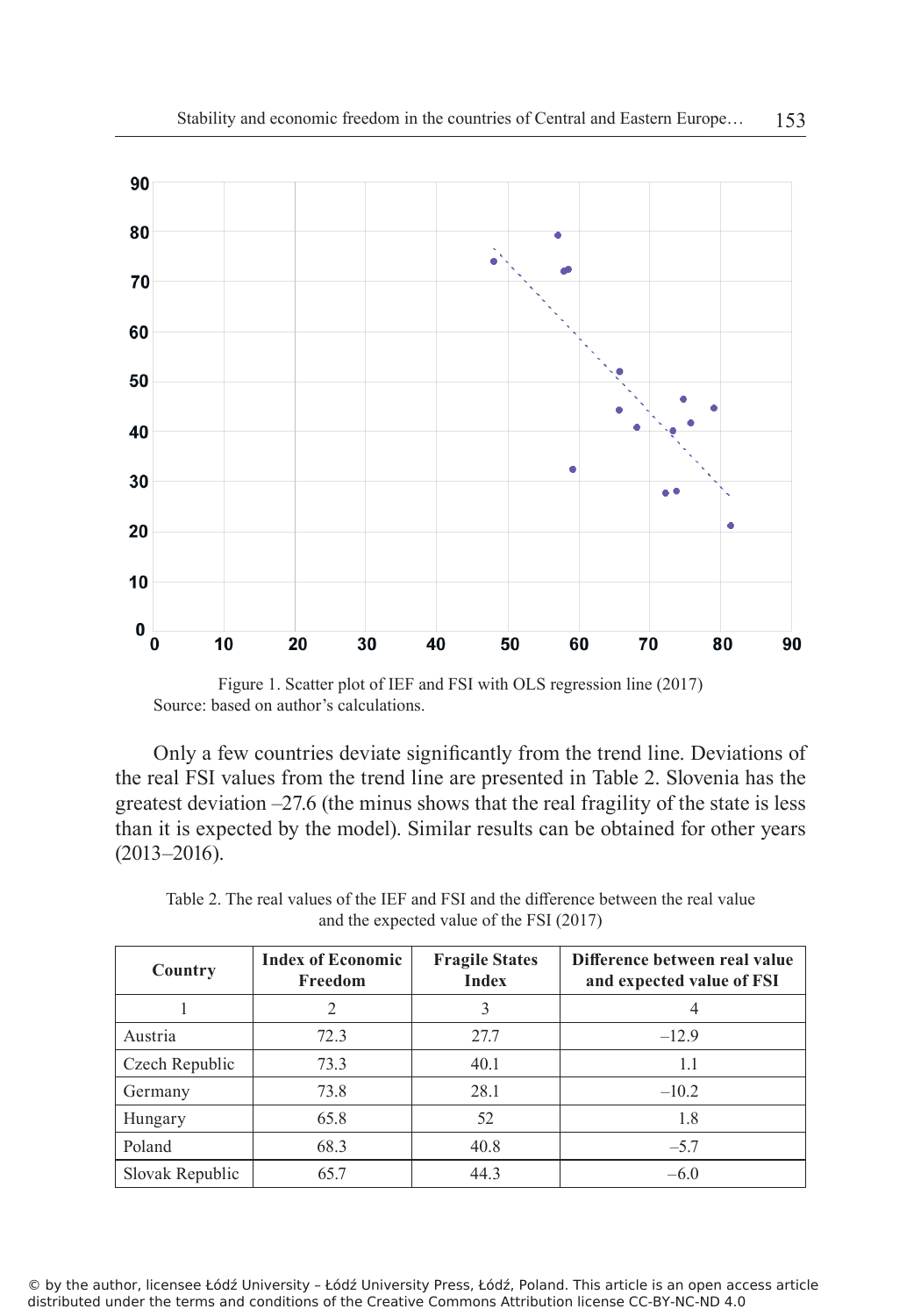|                | $\overline{2}$ | 3    | 4       |
|----------------|----------------|------|---------|
| Slovenia       | 59.2           | 32.4 | $-27.6$ |
| Switzerland    | 81.5           | 21.1 | $-5.8$  |
| <b>Belarus</b> | 58.6           | 72.4 | 11.5    |
| Estonia        | 79.1           | 44.7 | 14.2    |
| Latvia         | 74.8           | 46.4 | 9.5     |
| Lithuania      | 75.8           | 41.7 | 6.3     |
| Moldova        | 58.0           | 72   | 10.2    |
| Russia         | 57.1           | 79.2 | 16.1    |
| Ukraine        | 48.1           | 74   | $-2.5$  |

Table 2 (cont.)

Source: based on author's calculations.

Regression model of IEF and PSI for 2017 is:

 $PSI = 0.0667$  IEF  $- 4.0905$ .

It is important to compare the effect of the IEF on the FSI with the effect of the IEF on the PSI. In order to make this comparison, the fact that the FSI and the PSI have different scales must be taken into account. As a result it can be seen that the effect of the IEF on the PSI is slightly stronger than the effect of the IEF on the FSI (by the power of 1.08).

At the next stage of the study, we will try to understand what effect each of the IEF components has on stability indicators.

As it was mentioned above, the IEF includes 4 categories of components – Rule of Law (RL), Government Size (GS), Regulatory Efficiency (RE), and Market Openness (MO). Using data for the 2017, and the OLS method, we can get a multiple regression model for the FSI:

 $FSI = -0.454$  RL + 0.356 GS – 0.224 RE – 0.576 MO + 107.021.

The regression equation shows that a 1.0 point increase of RL, RE, MO decreases the fragility of a country by 0.454, 0.224 and 0.576 points respectively. Whereas a 1.0 point increase of GS increases the fragility of a country by 0.356.

The negative correlations between the FSI and RL mean that an increase of government integrity and judicial effectiveness, as well as the protection of property rights, should have a positive effect on stabilisation. The negative correlations between the FSI and RE indicate that an increase of business freedom, labor freedom, and monetary freedom leads to stabilisation. However, it is MO which has the greatest influence on the FSI, which includes trade freedom, investment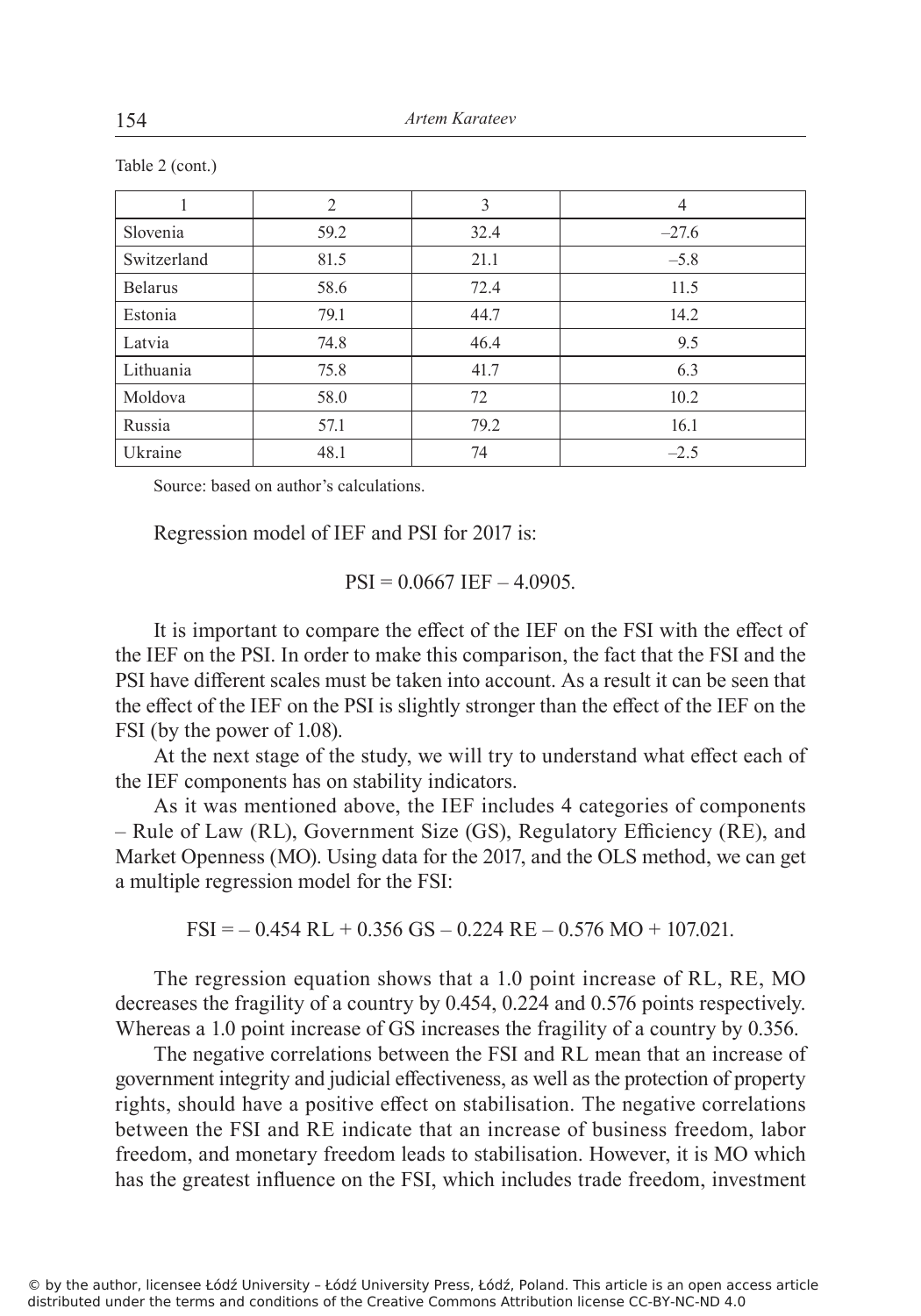freedom, and financial freedom. The positive correlation between the FSI and GS means that an increase of such components as Tax Burden, Government Spending, and Fiscal Health should decrease stability. Low values of these components mean that the situation with tax burden, government spending, and fiscal health is not "friendly" for business; that taxes and government spending are high, and therefore the budget deficit and country's debts are rising. Thus the higher the taxes and spending, and deficit and debts, the higher  $-1.4863$  IEF  $+$  147.99.

The presented regression model has a very good explanatory power: R-squared is equal to 0.926. It means that RL, GS, RE and MO are able to explain the 92.6% variability of the FSI.

Considering the correlation between the FSI and indicators from the GS group in Table 3, i.e. Tax Burden (TB), Government Spending (GSp), and Fiscal Health (FH), we can see that the greatest correlation is between the FSI and TB. Correlations between other components and the FSI are rather weak. It may be therefore inferred that GSp and FS do not have a significant effect on state fragility in Central and Eastern Europe. Unfortunately this result cannot be proved using data for other time periods, as the TB component was only added to the calculation formula of the IEF in 2017.

| Component           | <b>Fragile States Index</b> |
|---------------------|-----------------------------|
| Tax Burden          | 0.641                       |
| Government Spending | 0.172                       |
| Fiscal Health       | 0.162                       |

Table 3. Correlation coefficients between the components of Government Size and the FSI (2017)

Source: based on author's calculations.

The importance of taxes in ensuring stability can be explained by the fact that taxes are used to implement various measures and projects designed to reduce the degree of a country's instability. For example, taxes can be used to regulate the macroeconomic situation, to reduce tensions in society, to provide social assistance and to strengthen security forces, etc.

Using all 12 components of the IEF, we can obtain a comprehensive regression model with even higher explanatory power than the previous model with 4 predictors:

 $FSI = -0.333 PR - 0.039 JE + 0.165 GI + 1.072 TB - 0.431 GSp - 0.054 FH +$ 0.149 BF – 0.173 LF – 0.717 MF – 1.775 TF + 0.227 IF – 0.008 FF + 198.952.

Where PR stands for Property Rights, JE for Judicial Effectiveness, GI for Government Integrity, TB for Tax Burden, GSp for Government Spending, FH for Fiscal Health, BF for Business Freedom, LF for Labor Freedom, MF for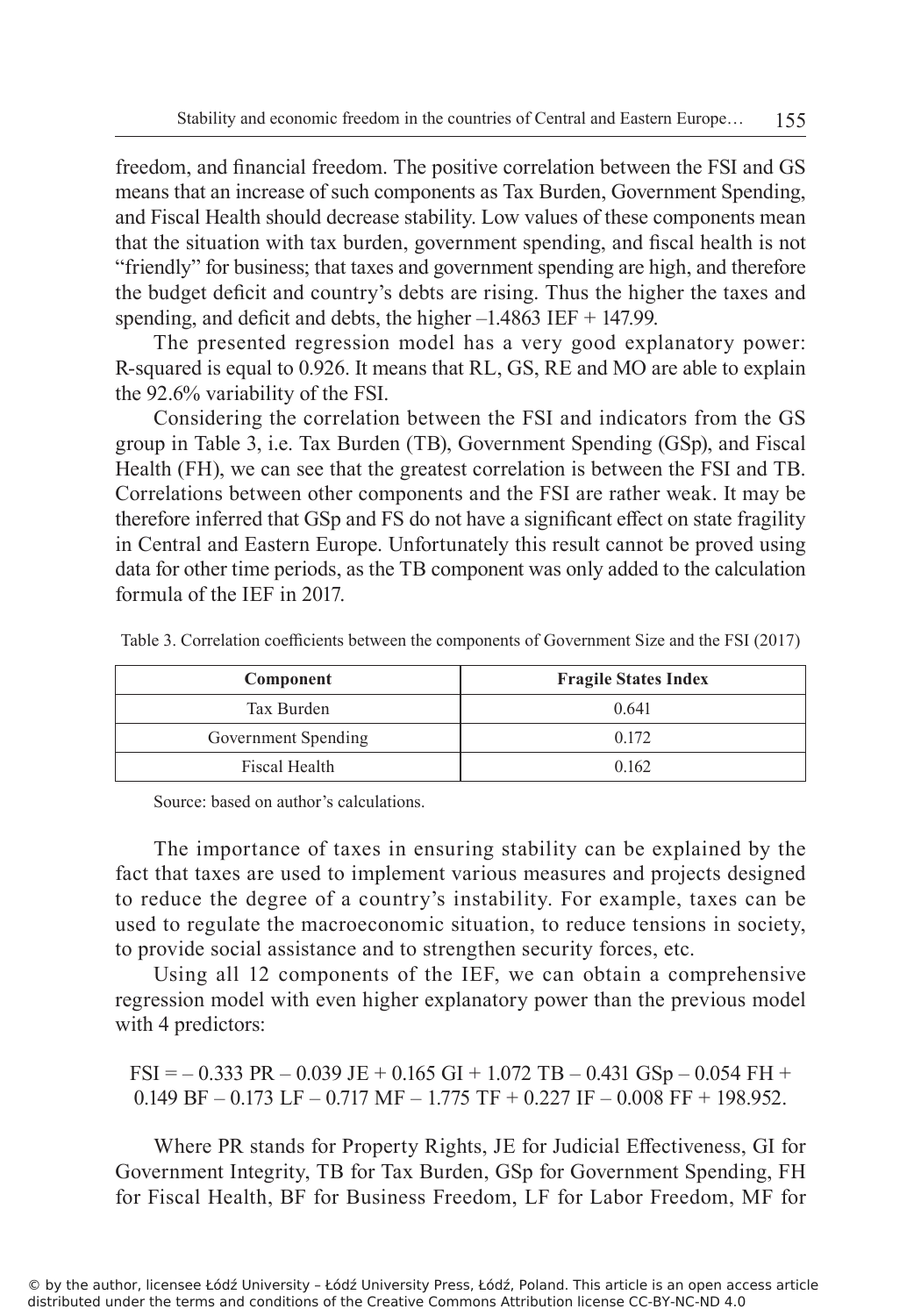Monetary Freedom, TF for Trade Freedom, IF for Investment Freedom, and FF for Financial Freedom.

R-squared for this model is equal to 0.983. It means that the combination of 12 components is able to explain the 98.3% variability of the FSI. It can be seen that most of the components reduce state fragility, except GI, TB, BF, and IF. Due to a shortage of data, statistical significances of model coefficients are far from 5%, so detailed discussion about these coefficients is unnecessary.

Based on the data for the years 2017, 2018, 2019 a more sophisticated regression model can be obtained (see Table 4). As was mentioned above, the 12 components model of the IEF has been used from 2017 and there is no appropriate data for the previous period. So dataset is scarce and it leads to the fact that many of the obtained model coefficients do not have the necessary statistical significance.

| Component                   | Coefficient | P-value |
|-----------------------------|-------------|---------|
| Constant                    | 131.294     | 0.000   |
| Property Rights (PR)        | $-0.617$    | 0.001   |
| Judicial Effectiveness (JE) | 0.126       | 0.217   |
| Government Integrity (GI)   | $-0.080$    | 0.513   |
| Tax Burden (TB)             | 0.704       | 0.000   |
| Government Spending (GSp)   | $-0.242$    | 0.017   |
| Fiscal Health (FH)          | $-0.001$    | 0.985   |
| Business Freedom (BF)       | 0.225       | 0.271   |
| Labor Freedom (LF)          | $-0.202$    | 0.007   |
| Monetary Freedom (MF)       | $-0.395$    | 0.014   |
| Trade Freedom (TF)          | $-0.764$    | 0.026   |
| Investment Freedom (IF)     | 0.102       | 0.428   |
| Financial Freedom (FF)      | $-0.058$    | 0.612   |

Table 4. Coefficients of regression model (2017–2019)

Source: based on author's calculations.

Nonetheless, with the increase of the dataset, we can expect that the situation with some of the components will not change in general. As was already discussed, TB is expected to have a strong positive effect on the FSI.

Freedoms and rights, apparently, should reduce the FSI. Actually such components as PR, LF, MF, TF, FF have negative coefficients. At the same time BF and IF have positive coefficients though these coefficients are not high and are not significant statistically. JE as an indicator of the quality of institutions should also have a negative impact on the FSI, but in fact it has a positive coefficient, although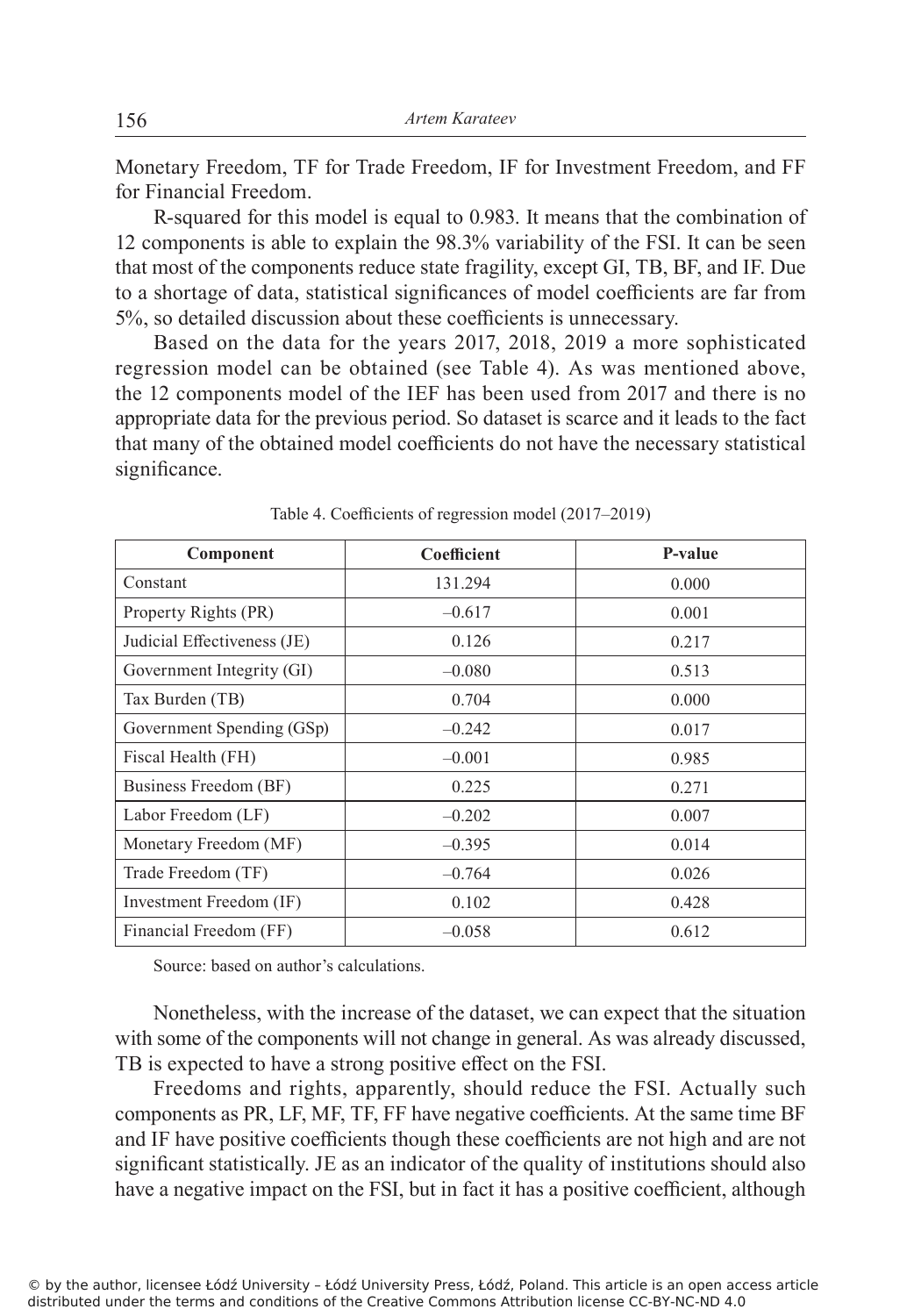it is small and does not have statistical significance. GI in theory can have both positive and negative effects on the FSI. On the one hand, irregular payments and bribes and cronyism, and other forms of political corruption, negatively affect the image of authorities and politicians. That said, cronyism and patronage can make elites more cohesive and stable.

Government Spending (GSp) includes the costs of maintaining the authorities themselves (which depends on their size), as well as the costs of state projects and programs. Low values of GSP imply high costs. High expenditures on maintaining the authorities can deprive the economy of the necessary funds and cause discontent among the population. At the same time, government investments in infrastructure, scientific research, human capital, and national defence have a positive effect on stability. However, it is supposed by the authors of the IEF that government investments are not so efficient as private sector investments. In the model for 2017, as well as for 2017–2019, GSp has a negative coefficient, reflecting the fact that government spending in Central and Eastern Europe mainly does not contribute to stabilisation.

Fiscal Health (FH) is derived on the basis of two indicators: the size of the state debt and the size of the state budget deficit. The higher the deficit and debt, the lower the FH value. A large debt and deficit means an increased likelihood of government intervention in the economy: tax changes and other measures that reduce economic freedom. On the one hand, a low debt and small deficit indicate stability in the economy; on the other hand, debt and budget deficit may be the result of policies aimed at social and economic stabilisation. Thus, stability depends not only on the size of the debt and deficit, but also on the purposes funds were used for. Accordingly, this situation is reflected in the fact that FH has a coefficient close to zero, and the coefficient of correlation between FSI and FH is also close to zero (see Table 3).

## **Conclusion**

Exploring the stability of states and political systems is of interest to scientists and politicians from all parts of the world. And one of the most important questions in this field is the question of the relationship between stability and freedom. This paper considered the relationship between economic freedom and stability using the example of countries of Central and Eastern Europe. Economic freedom is operationalised through the Index of Economic Freedom (IEF), and stability through both the Fragile State Index (FSI), and the Political Stability and Absence of Violence/Terrorism Index (PSI). Comparing states with similar historical and cultural heritage, as well as the proximity of the social practices of their citizens, reduces the impact of cultural and geographical factors.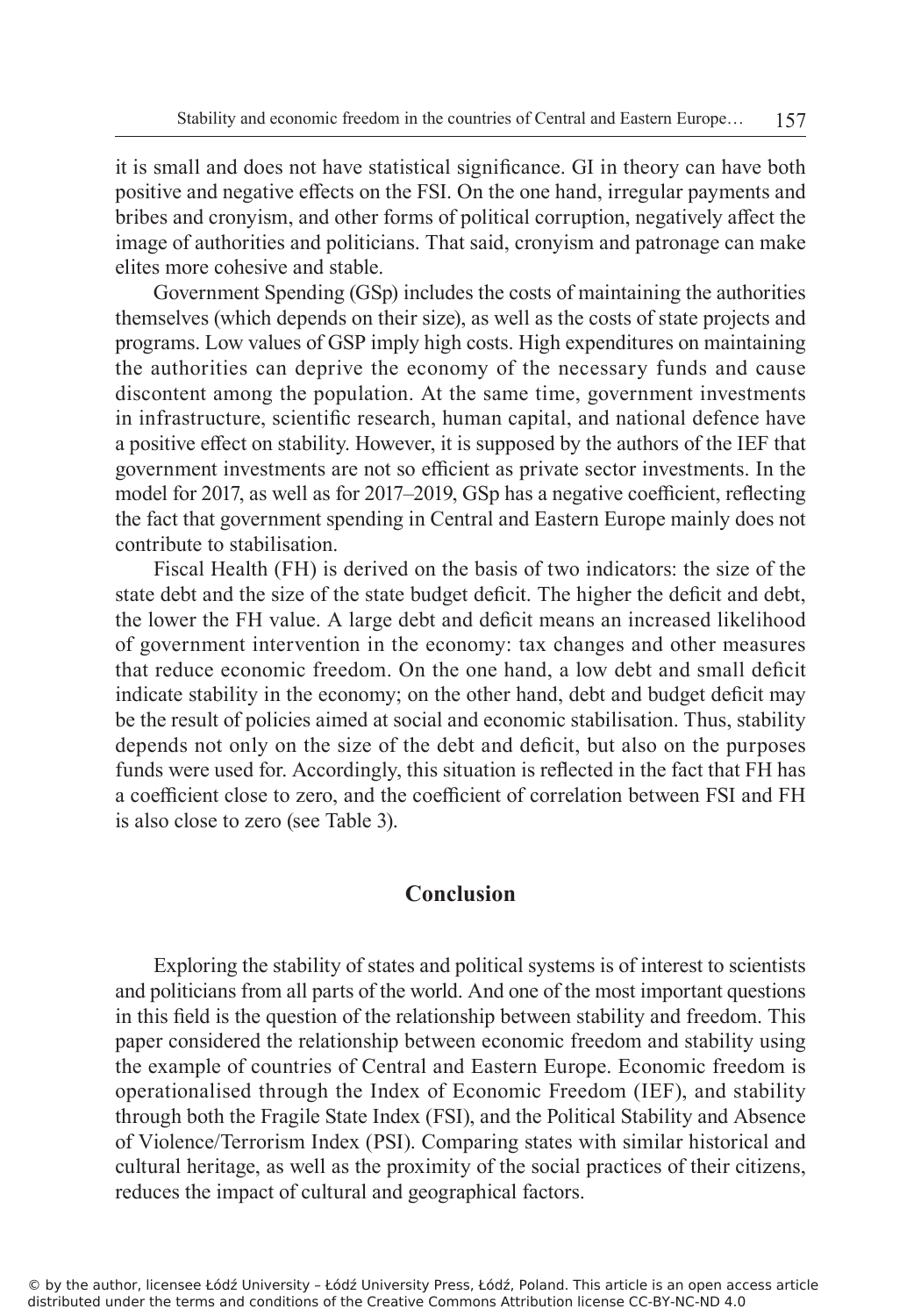The analysis reveals a strong correlation between economic freedom and stability which is confirmed by recent data. According to the linear regression models obtained, economic freedom has a strong impact on stability. Models show that most of the components of IEF increase stability, whilst some components decrease it. This means that the same factors affect economic freedom and stability in different ways. In particular, taxes have a serious positive effect on increasing stability. At the same time, it is obvious that taxes reduce economic freedom. This fact allows us to resolve the existing contradictions among politicians and scientists, who differently assess the impact of economic freedom on stability. It may be stated that whilst having in general a strong positive effect on stability, economic freedom can also have a negative effect.

Since the dataset used is not yet sufficient to obtain a statistically significant model of coefficients it is necessary to continue research, either after the release of a new IEF report, or by expanding the studied region.

The analysis should be useful for scientists and academicians; as well as policy makers.

## **References**

- Acemoglu, D., Robinson, J. (2012). *Why Nations Fail. The Origins of Power, Prosperity, and Poverty*. New York: Crown Business.
- Bueno de Mesquita B., Smith A., Siverson R., Morrow J. 2003. *The Logic of Political Survival*. Cambridge, Mass.: The MIT Press.
- Feng, Y. 1997. Democracy, Political Stability and Economic Growth. *British Journal of Political Science* 27(3), pp. 391–418.
- *Fragile States Index*. Annual Reports. The Fund for Peace, https://fragilestatesindex.org/ (accessed 25.10.2019).
- Friedman, M. 1962. *Capitalism and Freedom*. Chicago: University of Chicago Press.
- Georgiou, M.N., Kyriazis, N., Economou, E.M.L. 2015. Democracy, Political Stability and Economic Performance. A Panel Data Analysis. *Journal of Risk & Control* 2(1), pp. 1–18.
- Hayek, F. 1944. *The Road to Serfdom*. Chicago: University of Chicago Press.
- Hayek, F. 1973. *Law Legislation and Liberty. Rules and Order.* Vol. 1. Chicago: University of Chicago Press.
- Henriksen, T.H. 2007. *American Power after the Berlin Wall.* New York: Palgrave MacMillan.
- *Index of Economic Freedom*. Annual Reports. The Heritage Foundation, https://www. heritage.org/index/ (accessed 25.10.2019).
- Kuznetsov, I.I., Artamonova, Y.D., Bubnov, A.Y., Karateev, A.Y., Mityaeva O.I., Chernyahovsky, S.F. 2016. Ustoichivost' politicheskih sistem: teoreticheskie modeli i praktichekii opyt. *Vestnik Moscovskogo Universiteta. Serija 12. Politicheskie nauki* 3, pp. 107–125.